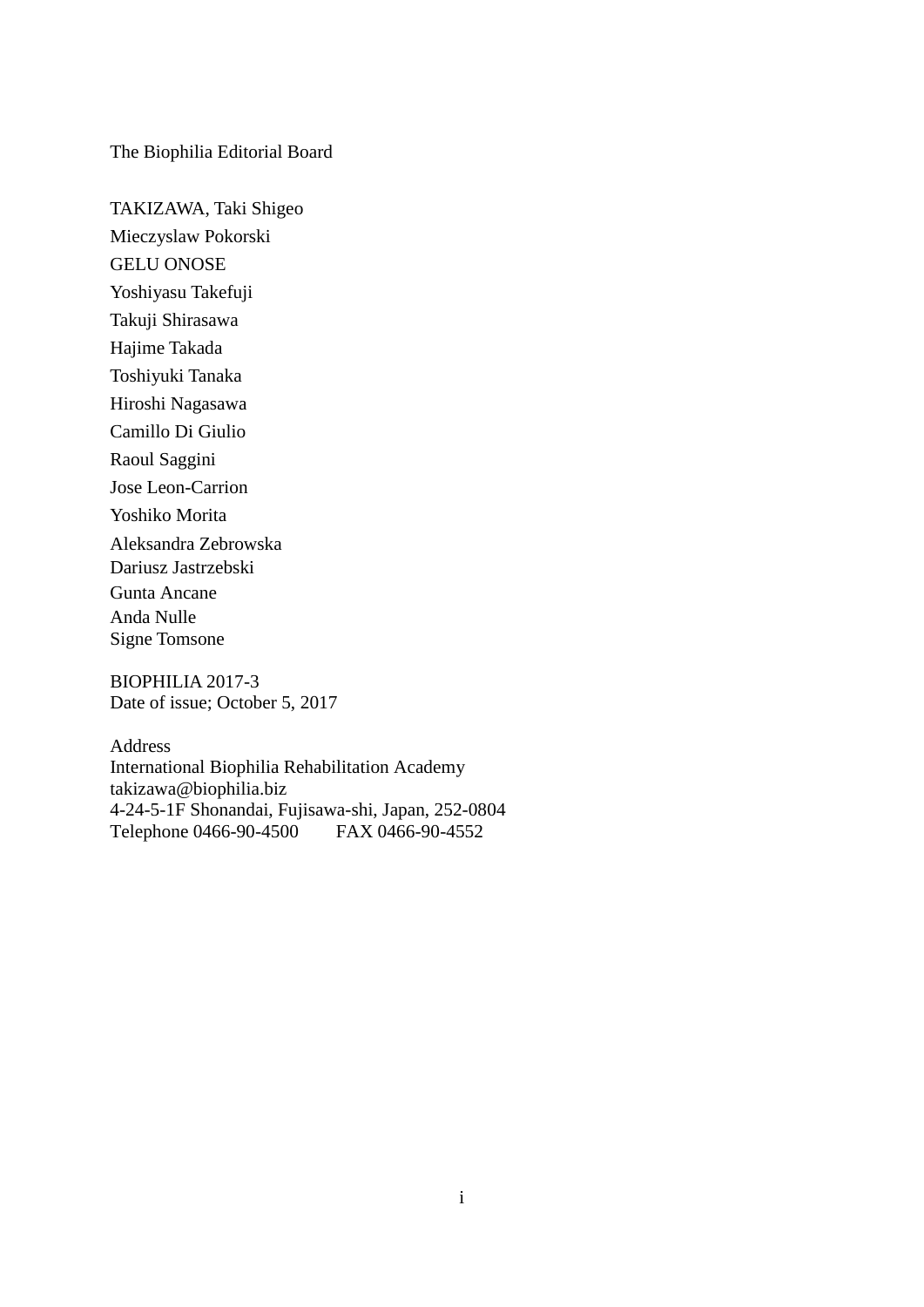### Workshop Biophilia 2017 in Riga at Glance

# **The 14th International Biophilia Rehabilitation Conference - IBRC Workshop BIOPHILIA 2017 in Riga**

## *Tuesday (10.10.2017***)**

Place: **Riga Stradins University**, Kristapa Iela 30

### **Press Conference**

11.00– 11.20 Prof. TAKIZAWA. Shigeo Welcome speech 11.20 - 11.40 Prof. Gunta Ancāne

### *Wednesday (11.10.2017)*

## **The 14th International Biophilia Rehabilitation Conference - IBRC Workshop BIOPHILIA 2017 in Riga**

### 9.00 – 9.15 **Registration and reception**

9.15 – 10.00 **Welcome**

- Prof. Gunta Ancane Head of the Department of Psychosomatics and Psychotherapy, RSU
- Prof. Shigeo Takizawa Biophilia Institute, Japan
- Dr.Anda Nulle Chair of the Board National Rehabilitation center "Vaivari", Latvia President of Latvian Assotiation of Rehabilitation Physicians
- Dean and Assoc. prof. Signe Tomsone Faculty of Rehabilitation, RSU
- Representative of the Embassy of Japan in Latvia

#### 10.00 – 10.20 (Taki) Shigeo Takizawa - Biophilia Institute

To Shape the New Civilization, which does not make the Increase in Elderly a Negative Factor

10.20 – 10.40 Toshiyuki Tanaka - Keio University

Prospective Rehabilitation System in the Declining Birth Rate and the Aging Society

10.40- 11.00 Yoshiko Morita - Department of the rehabilitation Medicine, Okayama rehabilitation hospital

Explanation of the Takizawa Method and Motivative Exercise

11.00 – 11.20 Rika Wada - Tachibana orthopedic Hospital Rehabilitation Canter The Reality of my Facility to Introduce Takizawa Method and Motivative Exercise

11.20 – 11.40 **Discussion**